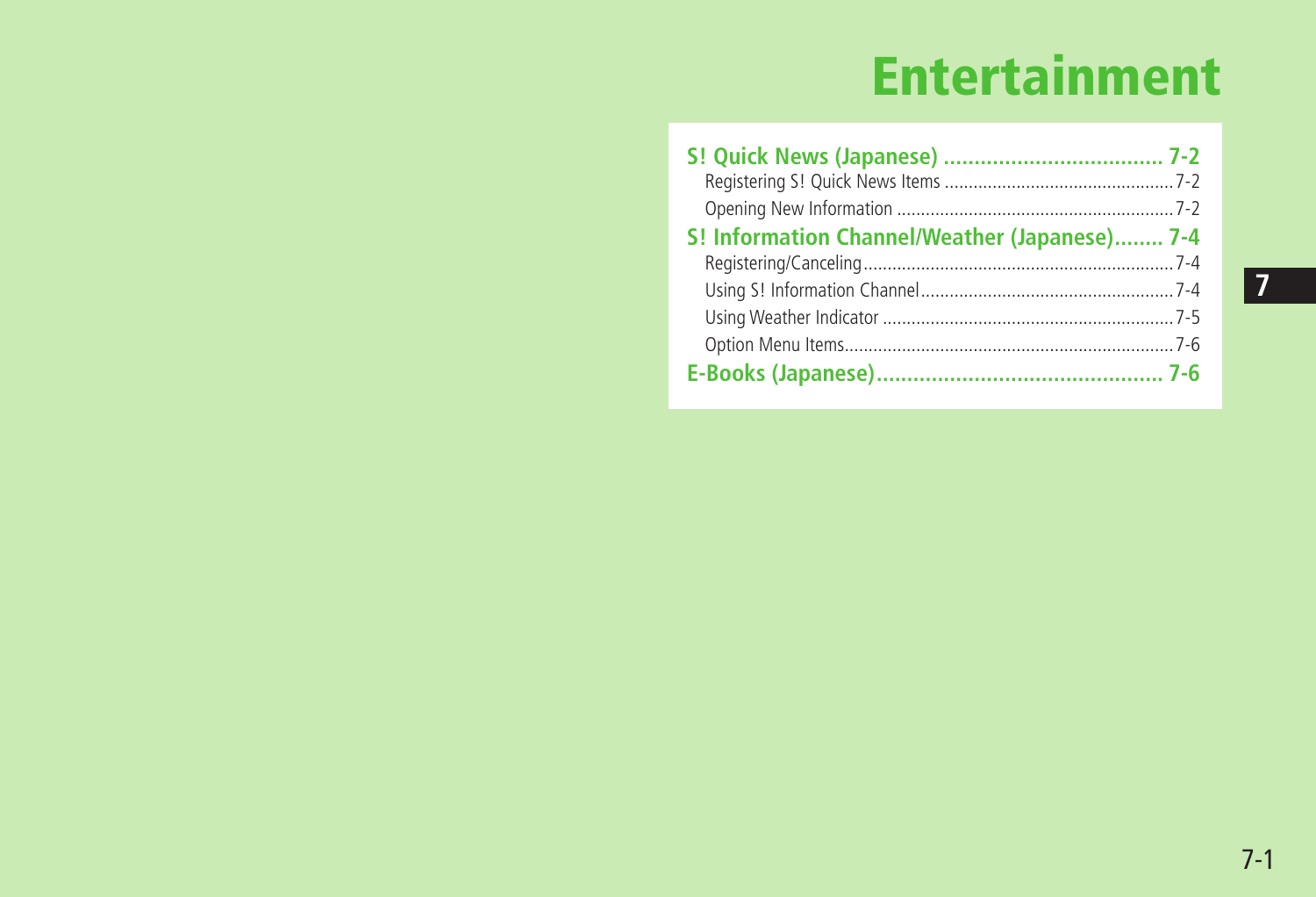## <span id="page-1-0"></span>**S! Quick News (Japanese)**

#### **Add news headlines, weather forecasts, etc. via S! Quick News List to scroll across Standby Window.**

● Registering or viewing S! Quick News incurs transmission fees. No fees apply for viewing ticker information. For more information, visit SOFTBANK MOBILE Corp. Website (http://www.softbank.jp).

### **Registering S! Quick News Items**

● Register one **Quick** news, up to four **General** news and one **Special**  news.

#### **Main Menu > Entertainment > S! Quick News** X **S! Quick News List**

**1 Add News YES**

Yahoo! Keitai connects and contents list appears.

#### **2** Select an item

Follow onscreen instructions.

### **Opening New Information**

### **Viewing New Information in Standby**

When new information is received, **a** appears in Standby.

- **1** to highlight ticker Information appears above ticker.
- **2** Select ticker

Content list appears.

- **3** Select information Details appear.
- **Tip**

**Settings** ●Show Only Unread Items in Standby ●Change Marquee Speed ●Hide S! Quick News ●Block Image Data ( P.17-13)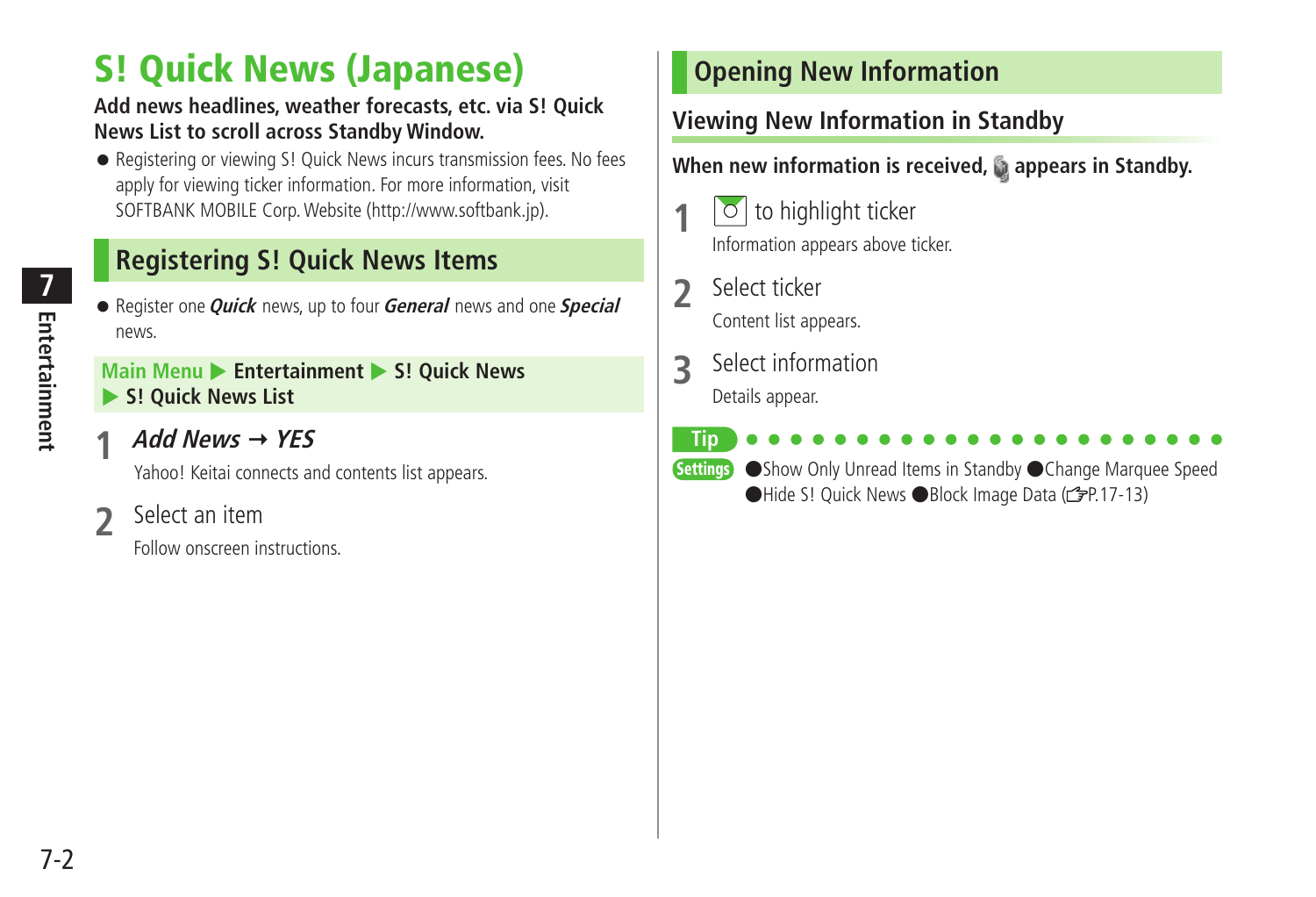### **Opening S! Quick News List**



### **Main Menu > Entertainment > S! Quick News** X **S! Quick News List 1** Select an item Content list appears. **2** Select information Detailed information appears. **3** To connect to the Network, select a title **YES** ■ **Update Manually**  $>$  In Step1,  $\overline{Y}$  [Menu]  $\rightarrow$  *Update* or *All Update*  $\rightarrow$  YES ■ **View Summary**  $>$  In Step 1, highlight information  $\rightarrow \boxed{\mathbf{x}}$  [Menu]  $\rightarrow$  *Summary Display* ■ **Delete Registered Items**  $>$  In Step 1, (highlight information  $\rightarrow$ )  $\overline{Y}$  [Menu]  $\rightarrow$  *Delete* or **All Delete**  $\rightarrow$  **YES** ( $\rightarrow$  For **All Delete**, enter Phone Password) **Note** ● Alternatively, Main Menu ▶ Entertainment ▶ S! Quick News ▶ Settings ▶ Del S! Quick News List ▶ YES to delete all information **Tip** Settings ●Automatically Update S! Quick News List ●Delete S! Quick News Information (rep. 17-13)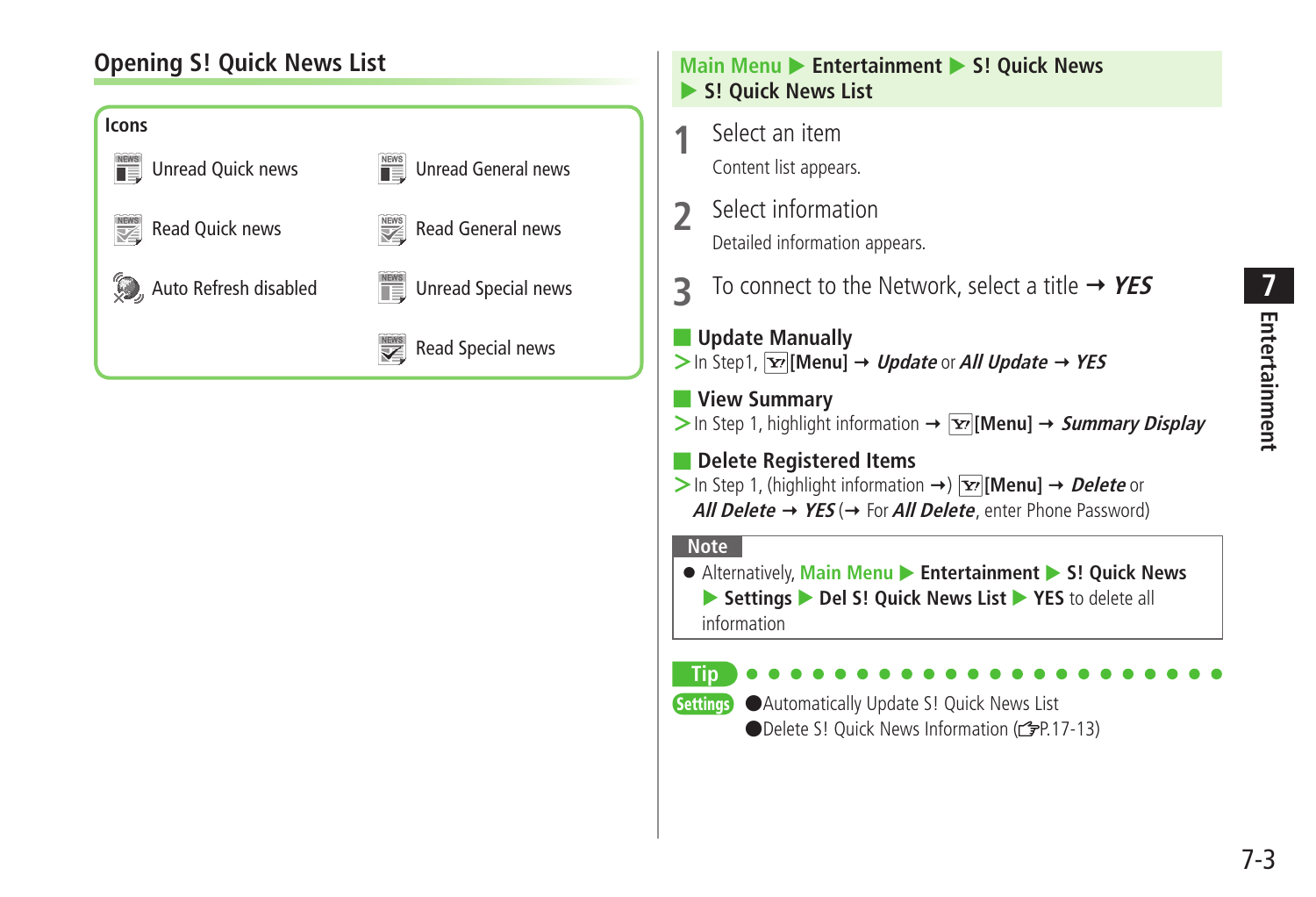## <span id="page-3-0"></span>**S! Information Channel/Weather (Japanese)**

**Subscribe to content and periodically receive updates. Set Weather Indicator to appear on Standby.**

● Transmission fees apply for updates.

### **Registering/Canceling**

**Main Menu ▶ Entertainment ▶ S! Info Ch./Weather** 

**1 Register/Cancel YES**

832P connects to the Network. Follow onscreen instructions.

### **Using S! Information Channel**

● Up to seven updates are saved.

### **Viewing New Information**

#### **When information arrives, and Event Indicator appear in Standby.**

**1** Select Event Indicator

Information appears. Follow onscreen instructions.

 $\bullet$  Option Menu Items ( $\mathcal{P}$ P.7-6)



#### ■ **Manually Retrieve Information** Select Event Indicator "**Failed to download**"

- Alternatively, **Main Menu ▶ Entertainment** 
	- ▶ S! Info Ch./Weather ▶ Get Latest Contents ▶ YES

#### ■ **Delete Information**

- $>$ **Main Menu** ▶ **Entertainment ▶ S! Info Ch./Weather** 
	- ▶ Highlight What's New? ▶  $\boxed{\mathbf{Y}}$  [Menu] ▶ Delete ▶ YES

#### **Note**

- Alternatively, **Main Menu** X **Entertainment**
	- ▶ S! Info Ch./Weather ▶ What's New? to retrieve information
- If there is unread information in both S! Quick News and S! Information Channel, **W** does not appear. Only Event Indicator appears.

### **Viewing Previously Received Information**

#### **Main Menu > Entertainment > S! Info Ch./Weather**

*History*  $\rightarrow$  Select a date **For** for unread news and **For** for read news appear.

#### ■ **Delete History**

- >**Main Menu → Entertainment → S! Info Ch./Weather → History** 
	- ▶ (Highlight a History) ▶  $\boxed{\mathbf{Y}}$  **[Menu]** ▶ Delete or Delete all ▶ YES
	- ( X For **Delete all**, enter Phone Password)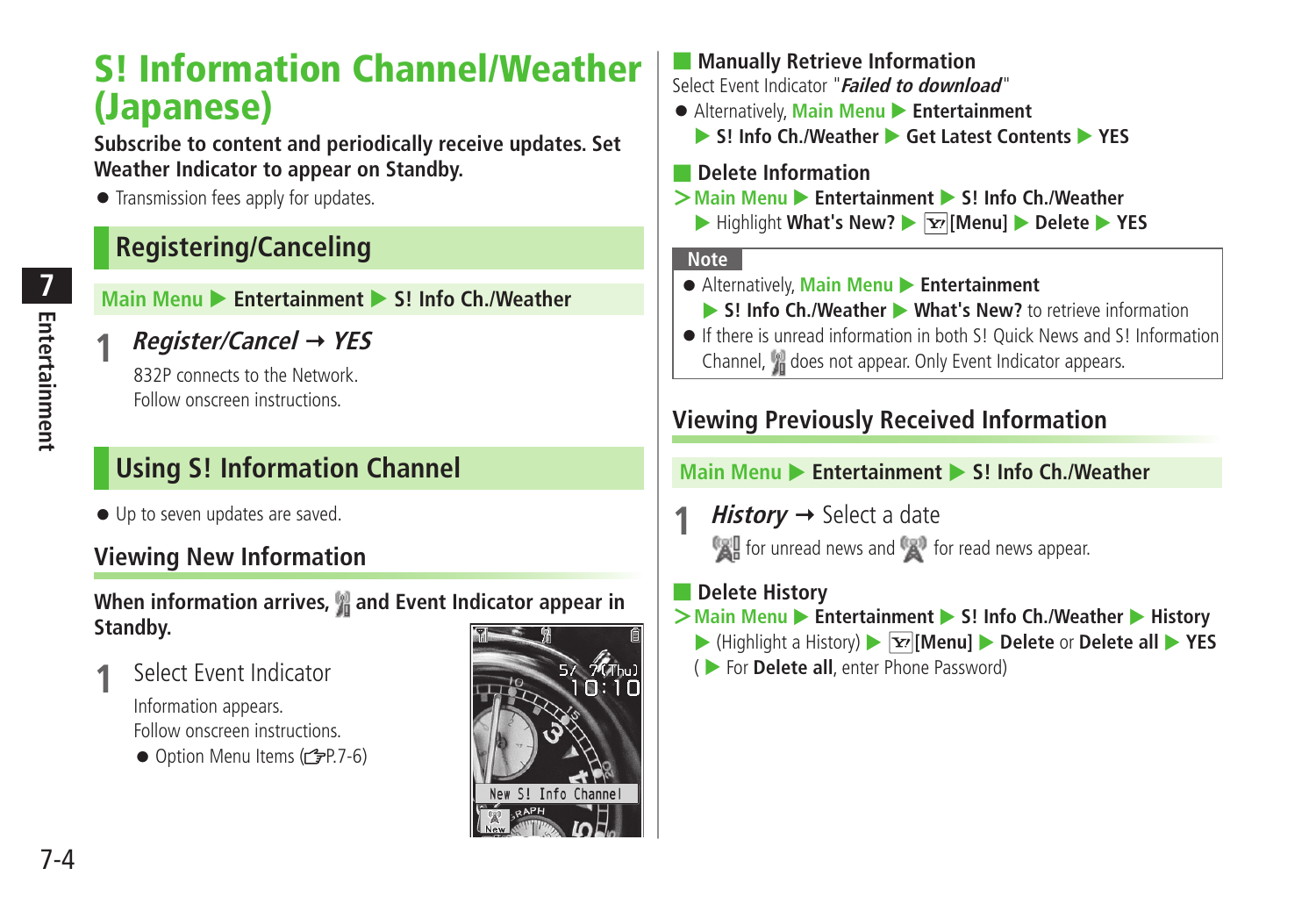### <span id="page-4-0"></span>**Using Weather Indicator**

**Weather Indicator for current forecast area appears in Standby.**

### **Viewing New Information**

**Event Indicator and Weather Indicator appear for weather updates.**

**1** Select Event Indicator or Weather Indicator

Information appears.

Follow onscreen instructions.

 $\bullet$  Option Menu Items ( $\leq$   $\neq$  P.7-6)

#### **Weather Indicator**

Indicators are updated periodically.

- Example:  $\bullet$  Clear,  $\bullet$   $\triangleright$   $\diamond$  Rain later thunderstorm,
- $\circledcirc$  /  $\circledcirc$  Cloudy with occasional snow, etc.
- See Weather Indicator List (  $r$  P.18-23) for a complete list of indicators.

■ **Manually Update Weather Indicator** Select Event Indicator "**Failed to download**"

- Alternatively, **Main Menu** X **Entertainment**
	- ▶ S! Info Ch./Weather ▶ Weather Indicator ▶ Manual Update X **YES**
- **Hide Event Indicator**
- $>$ **Main Menu ▶ Entertainment ▶ S! Info Ch./Weather** 
	- ▶ Weather Indicator ▶ Missed Event Settings ▶ OFF

#### **Note**

New Weather

「SI速報-7-7とは

- Alternatively, view forecast details from **Main Menu**
	- **Entertainment S! Info Ch./Weather Weather Indicator**
	- X **Weather**

### **Hiding Weather Indicator**

#### **Main Menu > Entertainment > S! Info Ch /Weather** X **Weather Indicator** X **Display Settings**

### **1 OFF**

● When Display Settings is set to **OFF**, update is also deactivated.